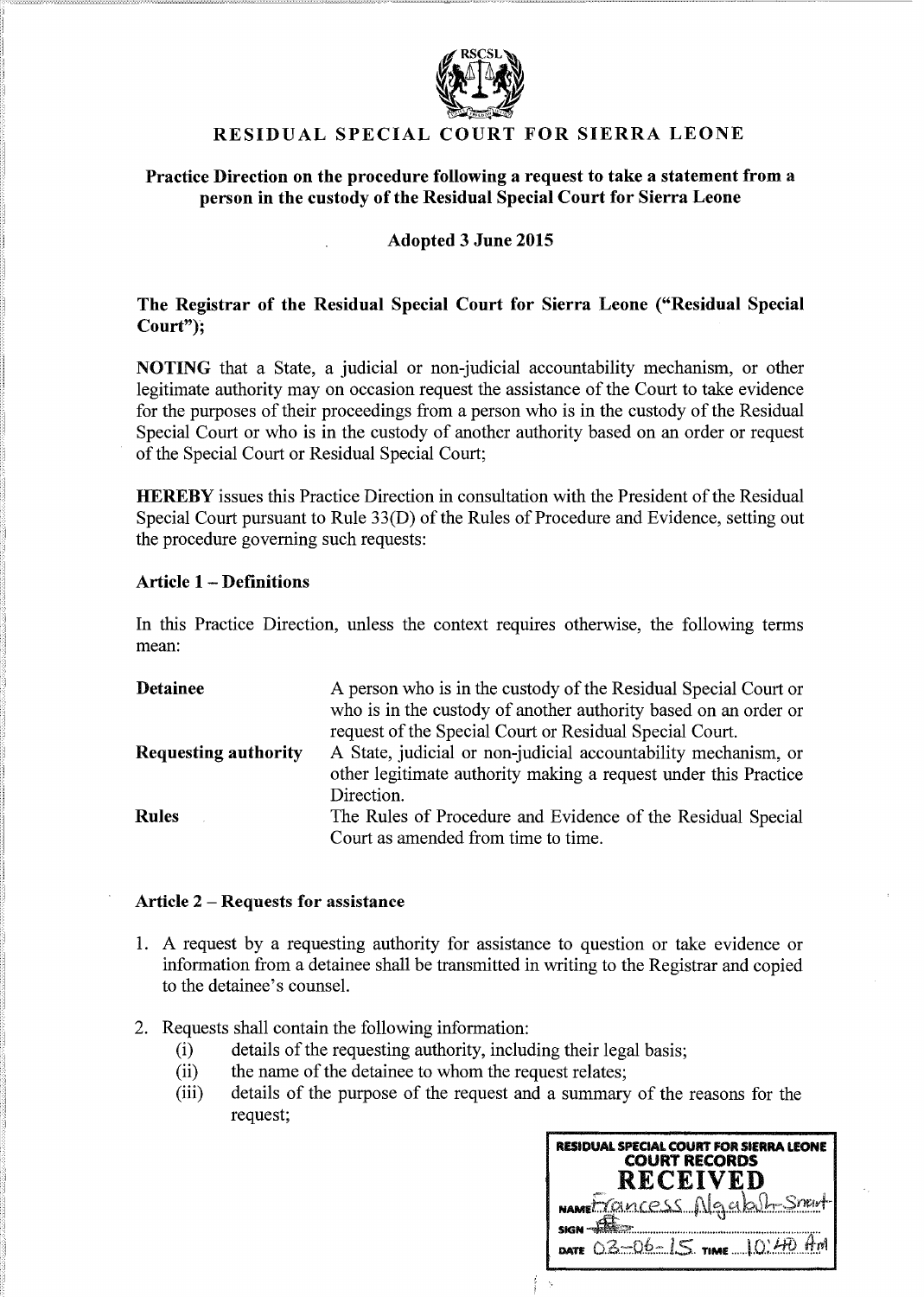- (iv) a description of any offences or suspected offences charged or likely to be charged or under investigation by the requesting authority, if any;
- (v) any relevant dates, such as the date of the trial or hearing at which the evidence or information is required, or any cause for special urgency, as appropriate;
- (vi) details of any caution which should be given to the detainee under the law or rules of the requesting authority;
- (vii) a list either of specific questions or of subject areas about which questions are to be asked;
- (viii) a description of any persons from the requesting authority seeking to be present at the questioning; and
- (ix) a description of the facilities that will be required for recording and transcribing the questioning.
- 3. The Registrar shall notify the President of any request. The request shall be forwarded to the Presiding Judge as appropriate, and to the Prosecutor and the Defence Staff.
- 4. The Registrar shall inform the detainee and the detainee's counsel of the request. The Registrar shall ensure that the detainee has ample opportunity to take legal advice before deciding whether or not to agree to the questioning and is made aware:
	- (i) that the detainee is not obliged to agree to the questioning or, if he does, that he is not bound to answer any particular question;
	- (ii) that the questioning will be transcribed and the transcript filed with the Court Management Section;
	- (iii) that a copy of the record may be made available, upon order by the President or Presiding Judge, to a party or defence counsel for potential use in proceedings before the Residual Special Court unless the questioning is covered, in whole or in part, by a confidentiality order, statute, or protocol, in which case the party or defence counsel may apply to the President or Presiding Judge for an order that the record of the questioning shall be disclosed in the interests of justice (which may include the interests of justice with respect to other suspects or accused before the Residual Special Court); and
	- (iv) that no decision, judgement, conclusion, or comment by the requesting authority will be allowed to influence the Residual Special Court in determining the detainee's guilt or innocence.
- 5. In the event that the detainee agrees to the questioning (such agreement having been signed in writing by the detainee and confirmed by the detainee's counsel), the Registrar shall inform the parties and place the request before the President or Presiding Judge. The President or Presiding Judge shall instruct the parties and the detainee's counsel on the procedures to be followed on making representations concerning the request. After such representations are made the President or Presiding Judge shall grant approval (conditional or otherwise) if he or she is satisfied that the detainee agrees to the questioning and has been fully advised in terms of paragraph 4